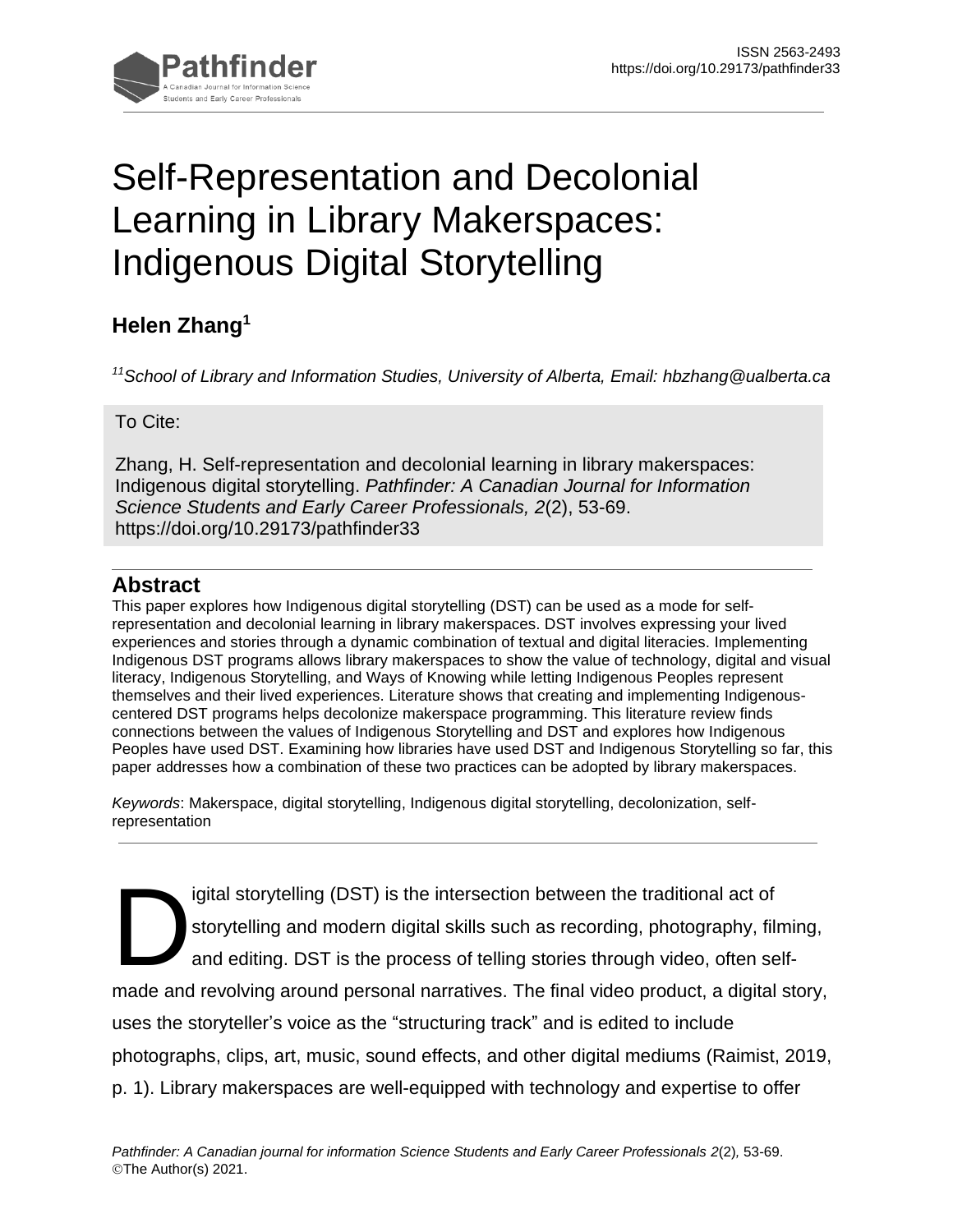DST programming. DST presents an opportunity for libraries to merge technology and storytelling with education on Indigenous Storytelling and Ways of Knowing.

As a non-Indigenous person, the author of this paper would like to acknowledge this work took place on Treaty 6 Territory and Métis Region 4. She recognizes the responsibility to respect Indigenous Ways of Knowing throughout her work and is committed to the ongoing learning of this process.

This literature review addresses the following questions:

- Where are the intersections between Indigenous Storytelling and DST?
- What are the key ideas and benefits of both forms?
- How can libraries create and provide DST programming that helps Indigenous Peoples tell their stories?
- How can libraries contribute to DST goals of teaching relationality and selfrepresentation?

Using integrative literature review methods, the connection between values of Indigenous Storytelling and DST are made evident. This paper examine how Indigenous Peoples have used DST and what libraries have done to support DST and Indigenous Storytelling to identify if and how DST practices can be adopted by libraries for use in makerspaces. It is important to acknowledge that "Indigenous Peoples" encompasses various and distinct groups of Peoples. Library programming should reflect and celebrate these distinctions within the local communities that they serve.

This literature review demonstrates that libraries should create and implement Indigenous-centered DST programs to help decolonize their programming. Library makerspaces can reveal the value of technology, digital and visual literacy, Indigenous Storytelling, and Ways of Knowing by providing spaces and resources for Indigenous Peoples to represent themselves and their lived experiences—without the imposition of non-Indigenous programmers teaching patrons about Indigenous topics in a way that potentially 'others 'Indigenous Peoples. This paper lays the groundwork on how library makerspaces can incorporate Indigenous approaches to DST. Beginning with a discussion on how DST connects to Indigenous ideas of Storytelling and Ways of Knowing, Indigenous DST is shown to be a valuable practice. This paper outlines how DST methods have been used for Indigenous self-representation, agency, and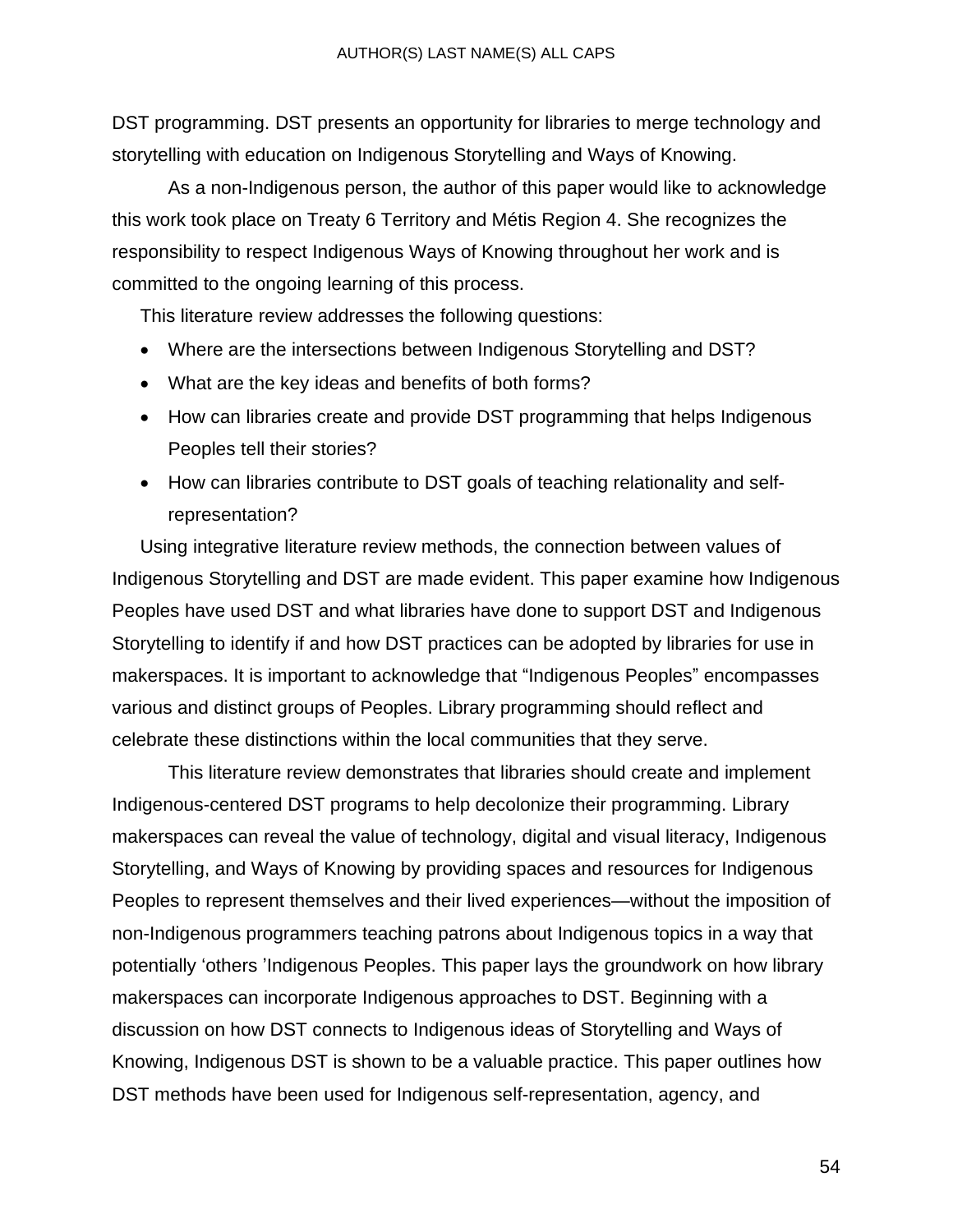testimony, and for decolonial learning. This leads into a discussion about how libraries can utilize Indigenous-centered DST in their makerspaces to create valuable, respectful and creative programming. Finally, conclusions and considerations for implementing Indigenous DST programming at libraries are made.

### **What is Digital Storytelling?**

The standard model for DST is created by the *Center for Digital Storytelling*, which hosts three-day workshops where people gather, brainstorm, write their stories, record voiceovers, find music and visuals, edit their videos, and share them with the group (Alexander, 2017). The storyteller's words and voice are the centerpiece of DST. The process involves expressing lived experiences and stories through a dynamic combination of textual and digital literacies. Couldry (2008) explains that DST can be considered a political act. Digital stories are democratizing because they are created "outside the boundaries of mainstream media institutions" (p. 386) and can make an impact on public knowledge about an issue when distributed widely. Today, alternative outlets for media, such as social networking websites, provide increased access and familiarity for people to create, share, and discover stories. Stories shared through this format can "increase[e] understanding across generations, ethnicities and other divides" (p. 387).

## **Digital Storytelling and Indigenous Storytelling**

Storytelling is deeply important to Indigenous Peoples—it is how Indigenous Peoples pass on traditions and values to their families and communities (Archibald, 2012). Insights and reflections from lived experiences are sources of "fundamental and important Indigenous knowledge" (Archibald, 2012, p. 7). Christensen et al.'s (2018) book on Indigenous Storytelling, *Activating the Heart: Storytelling, Knowledge Sharing, and Relationship,* discusses how storytelling is a significant method of knowledge sharing. Storytelling can be a political act when it is used in new spaces because it "can provide a counter-narrative" to dominant political discourses (p. 170).

DST has technical similarities to Indigenous Storytelling, including multimodality (the mixing of different materials and forms) and the focus on voice. DST has key departures from traditional oral storytelling, including being recorded and preserved in a digital format, a pressure to keep things short for online attention spans, standardization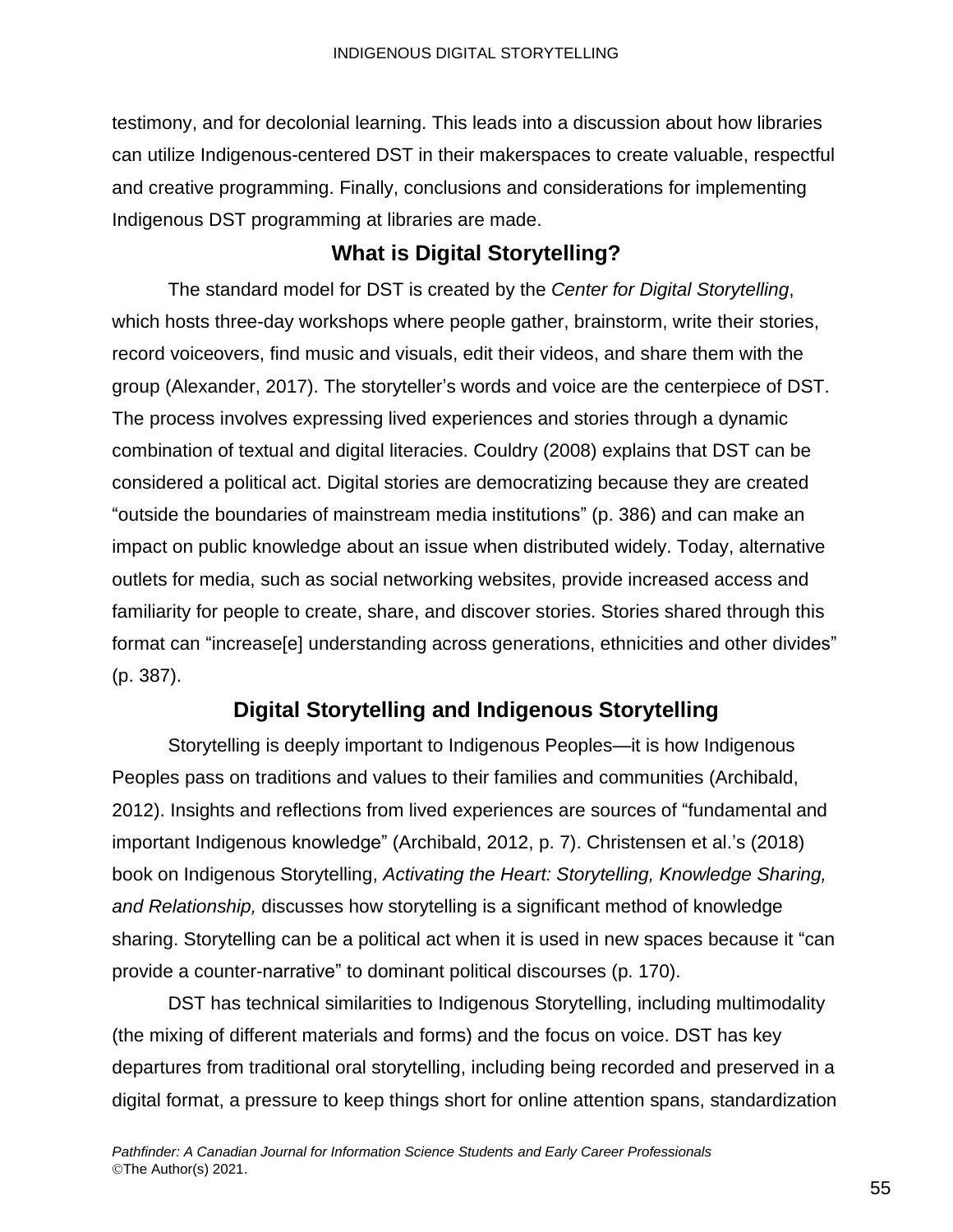#### AUTHOR(S) LAST NAME(S) ALL CAPS

of online video styles, and lack of control over desired (or undesired) audiences (Couldry, 2008). However, sharing Indigenous stories online is not wholly incongruent to the traditions of oral storytelling. Iske and Moore (2011) explain that Indigenous storytellers have always adapted to engage listeners (e.g. providing extra context for new listeners). It may be viewed as a different way to share stories with a wider community (Mills et al., 2016). Hopkins (2006) describes how oral traditions are thought to be unchanging, but stories do change and are dynamic from community to community—Indigenous DST is an extension of this tradition. DST is one way to continue the tradition of Indigenous Storytelling and teach it to new audiences. Fletcher and Mullet (2016) found that DST workshops are effective for communities who are used to learning through oral storytelling traditions. DST will not be everyone's choice method for storytelling, but as Archibald (2012) explains, for Indigenous Peoples "to understand ourselves and our situation today, we must know where we come from and know what has influenced us" (p. 7). DST is a way to keep these practices alive for future generations and is particularly influential for children who are used to learning with technology and digital media. Teaching DST through an Indigenous lens helps challenge mainstream discourses about Indigenous Peoples and introduces nondominant forms of knowledge creation and sharing to people (Emberley, 2014).

#### **Indigenous Digital Storytelling**

Indigenous Storytelling in the DST format can be referred to as Indigenous DST. This paper does not use an exact definition of Indigenous DST as there is no consensus. Instead, Indigenous DST covers all the ways that DST can be Indigenouscentered, whether it is through content (e.g. Indigenous Peoples telling their stories and sharing their culture) or through technique (e.g. learning about DST alongside the tenets of Indigenous Storytelling and Ways of Knowing). Christensen et al. (2018) call for storytelling that "activates the heart", which means to center "emotion, relationships, reciprocity, recognition, and justice" throughout the process–this applies to tellers, listeners, and educators (p. 178). These are important concepts to remember throughout the process of discussing Indigenous DST and creating new programs around it.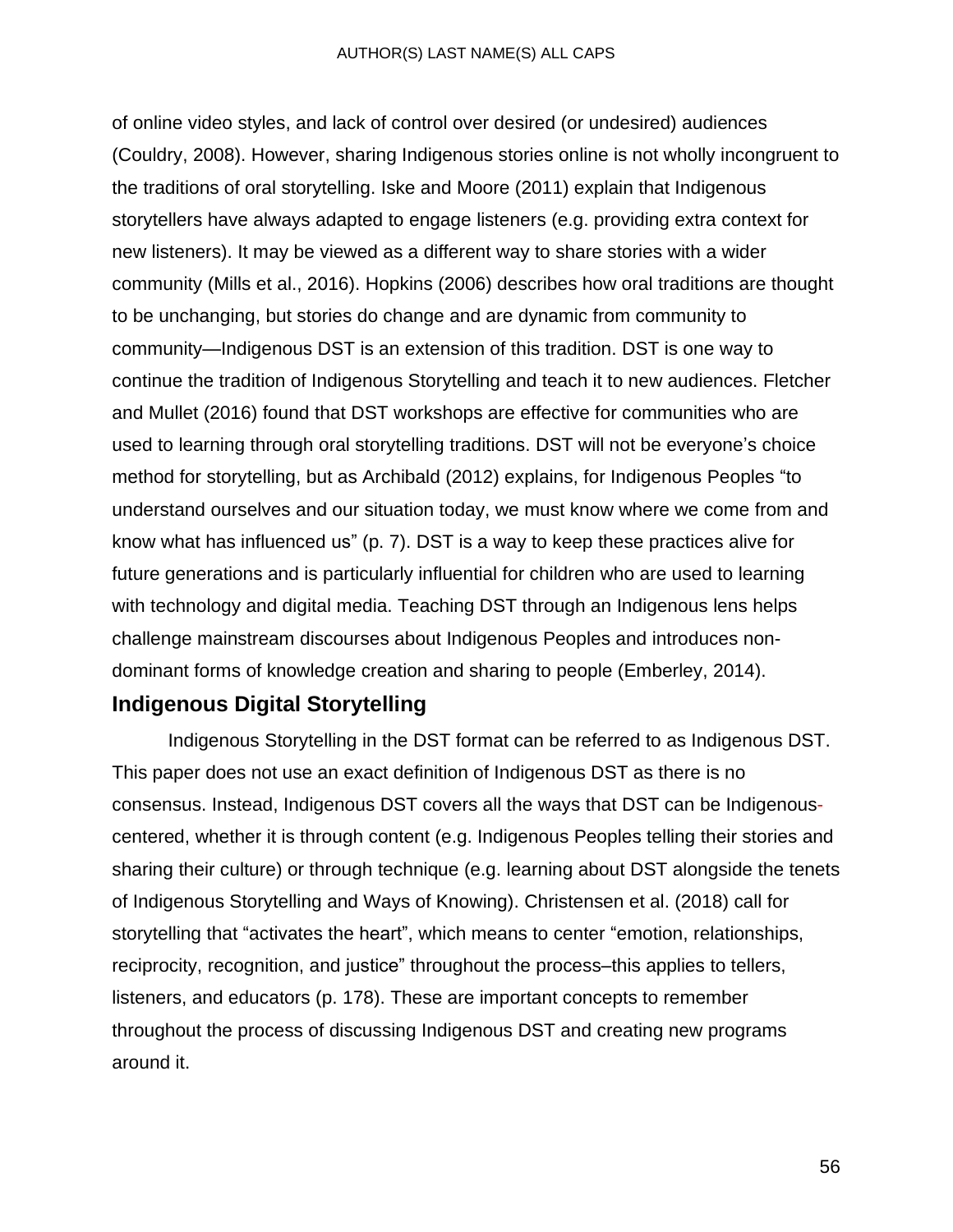Scholars speak to the positive transformative power of Indigenous DST. For example, Mills et al. (2016) describe the value of multimodal literacy education for Indigenous students as Indigenous learning and knowledge incorporates various modes of information (e.g. dance, song, painting). DST focuses on this type of literacy as it centres and values the different ways people can create meaning, whether it is through music choice, visual literacy, or how they vocally perform their story. Henzi (2018) explains that reclaiming Indigenous spaces with new artistic venues and expression "is to give up the belief of powerlessness, to shed the status of the silenced and oppressed, and to learn how to subvert" (p. 72). Stories about Indigenous topics can be told and understood from new, personal-driven perspectives, which can be powerful and inspiring, instead of victimizing or othering. Storytelling, in its many forms, allows Indigenous Peoples to define their own understandings and feelings about their culture, spaces, and people.

#### **Testimony and Witnessing**

Testimonies are supplemental narratives to traumatic events. While not a requirement of DST, testimonial digital stories have powerful effects on creators and viewers. Indigenous digital stories can give truth to historical or traumatic events by digitally documenting one's account of them. Emberly (2014) describes how testimonies allow Indigenous Peoples to recollect an event and actively "refuse to be reduced to a silent murmur" (p. 2). Indigenous Peoples use storytelling practices for productive change. In Iseke's (2011) example of testimony, Cree/Métis Elder Alma Desjarlais ' videos were forms of recovery and healing from colonial history. Testimonial stories aim to unsettle the dominant narrative by hearing the truth from Indigenous perspectives. These acts are transformative and difficult. Indigenous Storytellers may choose to honour their histories through carrying on these storytelling traditions from this personal experience.

The power in DST lies not only in its creation, but the way people can view it. Christensen et al. (2018) describe the dual importance of storytelling for the creator and viewer. The viewing of a story turns into a "mode of reciprocity, through the expression of one's gratitude, experiences, and love" (p. 176). The sharing of stories in a public sphere, such as online websites, allows for multiple understandings to be created.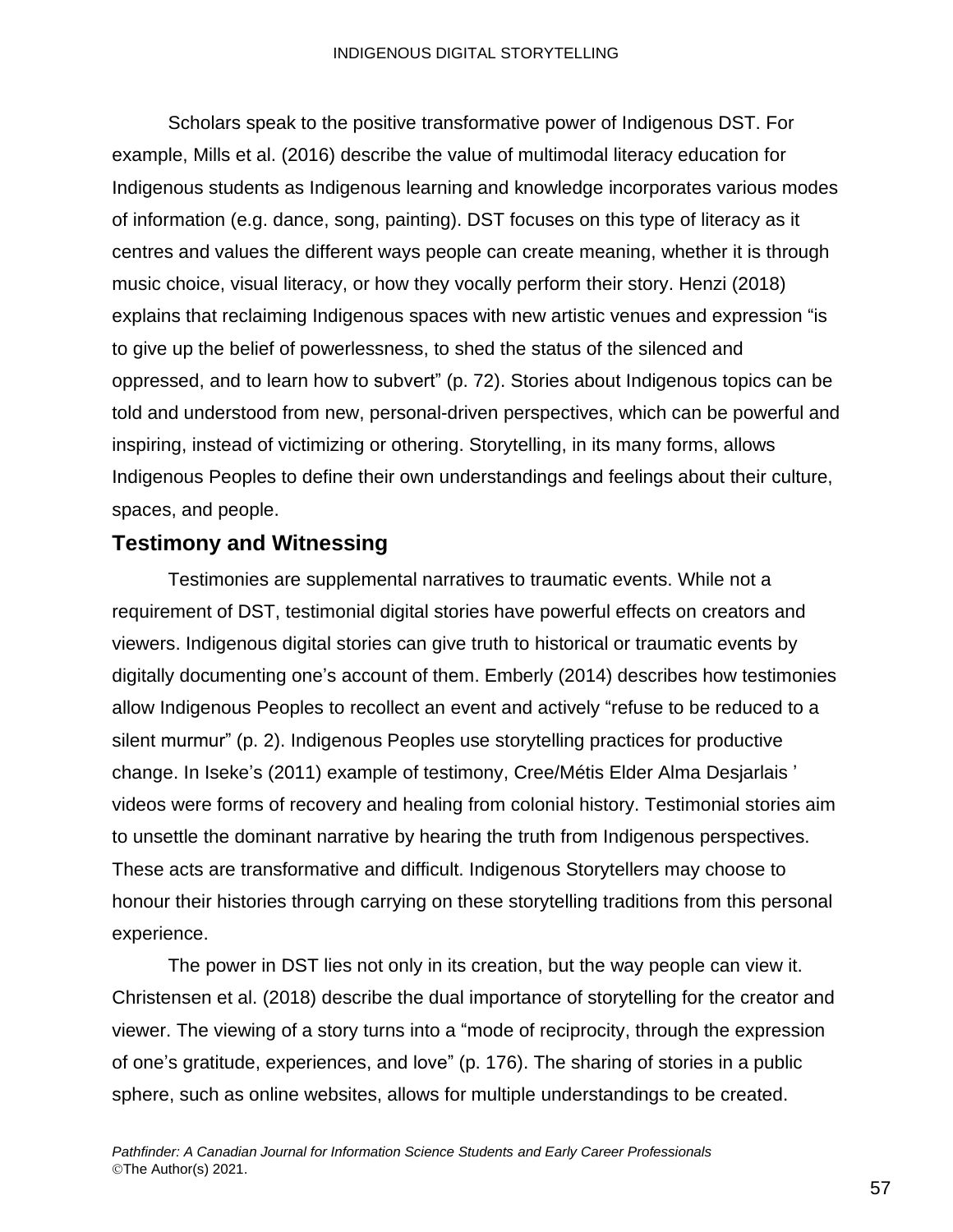When implementing DST in libraries, it is important to consider how the viewing of a digital story will impact the creator and audience, especially when they deal with difficult and painful subjects. For some libraries, the goal is not just the creation of stories but to share them. If a library uses their platform to this aim, they are encouraging their viewers to "allow the understanding of someone else's life to interrupt [their] own life" (Iseke, 2011, p. 312). With videos, viewers are directly called to witness these histories and recognize the truth of them. When more people view these stories, the historical narratives that erase Indigenous voices and perspectives are disrupted.

#### **Digital Storytelling as Self-Representation**

A common thread on Indigenous DST is the value of Indigenous Peoples representing their own stories in ways they choose, as to not be subjected as the 'other. 'With Indigenous DST, Indigenous Peoples have agency and control in their representation of self, instead of being "other people's culturally romanticized or stereotyped" image (Mills et al., 2016, p. 13). DST initiatives provide platforms for stories that are not part of the dominant colonial media landscape. They also offer opportunities for learning where meaning is self-constructed and not misrepresenting Indigenous Peoples through inappropriate materials and assignments (Bissel & Korteweg, 2016). Winter and Boudreau (2018) explain that Indigenous Peoples who use new mediums to "represent traditional knowledge, are demonstrating how Indigenous peoples have been navigating local and globalized contexts to connect with communities all over the world to advance their rights" (p. 44). Indigenous DST may be recent, but it is an extension of what Indigenous Peoples have always done and fought for. This creates an appropriate opportunity for libraries to support this work by offering help with space, resources, technology expertise, and literacy knowledge.

Self-representation and agency are important aspects of DST as the process is largely individual-driven, from narrative writing to editing. In fact, some argue that digital stories should solely be authored, filmed, and edited by the storyteller. Raimist (2019) states that each storyteller is "the agent of crafting her own digital story" (p. 4). The goal is for the storyteller's voice to be heard in every aspect of the final product through their choice of images, music, and sounds. With DST's multimodality, individuals can tell their versions and understandings of stories, communicated not just through words but

58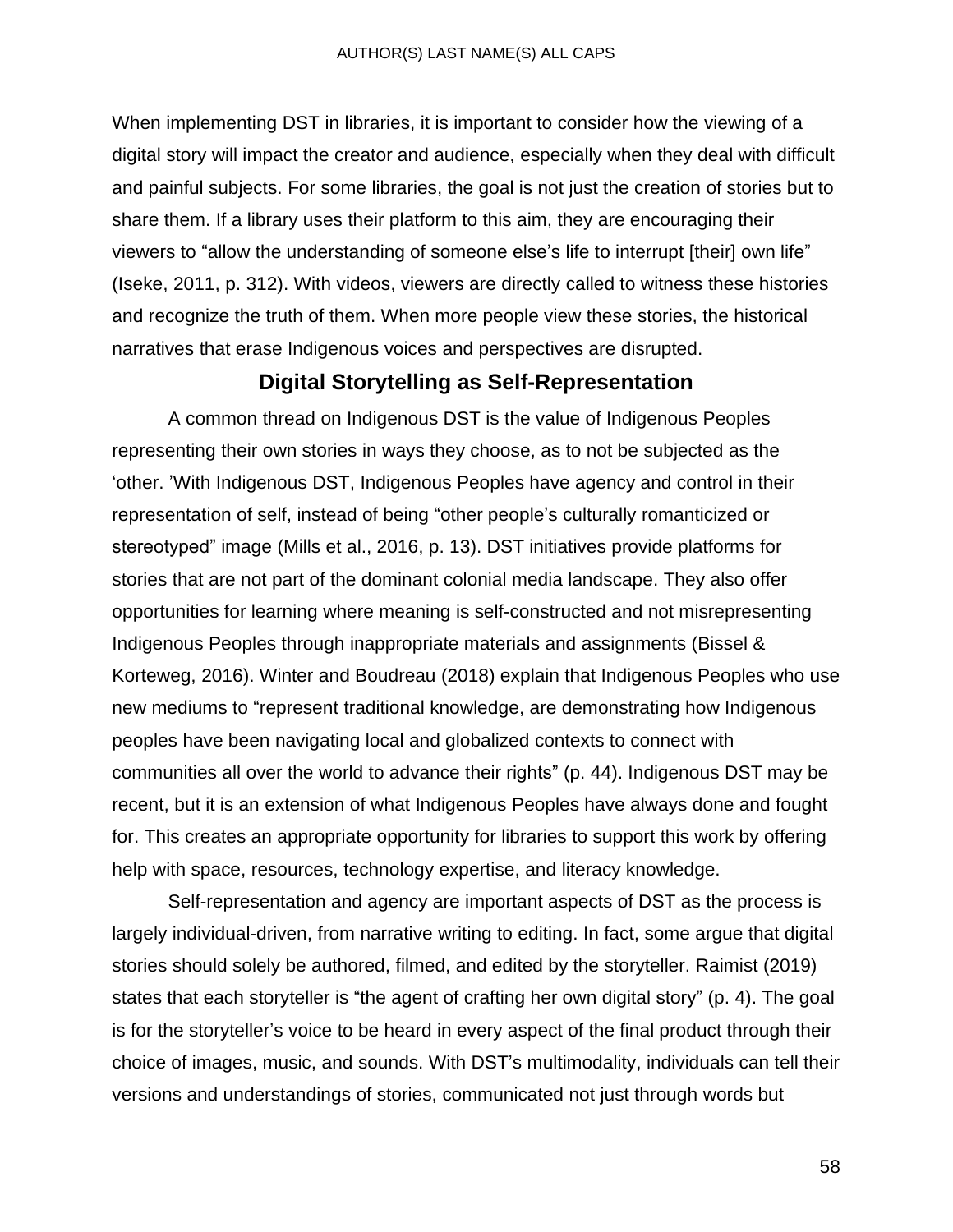sounds, images, pacing, etc. Each choice can become political and creates a space for Indigenous Peoples to be agents of change through choosing how to share their perspectives and experiences (Iske & Moore, 2011).

There are various examples of successful Indigenous DST projects. For example, Eglinton et al. (2017) examine how DST functioned as a tool of identity for Alaska Indigenous youth to have their thoughts and concerns taken seriously. The suicide prevention organization *Project Life* produced over 566 digital stories in the project's first four years. In these videos, Indigenous youth represented themselves not only in their written narratives and reproduced their identities and culture in their visuals by using imagination and creativity, including photos of cultural artefacts and creating aesthetics that connected to their communities and world. Mills et al. (2016) found that through sharing digital story videos, Indigenous youth saw how their "collective memories of a common culture provided affirmation of [their] place in the present" (p. 13). Fletcher and Mullet's (2016) study found that Indigenous DST for youth helped build community, cultural continuity, and positive health outcomes (p. 183). In their project, Indigenous youth created digital stories about colonization and food habits. Participants stated that the DST process gave them a voice and sense of belonging. These projects show how DST is an effective method of Indigenous learning of traditional and contemporary skills through honouring individual agency over what to feel throughout the process and how to express themselves.

#### **Digital Storytelling for Decolonial Learning**

DST is a significant learning method for non-Indigenous educators and students. By incorporating arts-based inquiry, constructivist learning, and digital literacy, DST is a powerful tool for teaching non-Indigenous people about Indigenous Ways of Knowing. DST is a transformative learning experience that is immersive and complex and allows students to explore their ideas while challenging their existing beliefs, biases, and positionalities. According to Czarnecki (2009), DST teaches interactive communication, interpersonal skills, personal and social responsibility, technology, literacy, visual literacy, and creativity. Studies show that non-Indigenous students are enlightened after completing Indigenous DST assignments. Castleden et al.'s (2018) study demonstrated that DST was an effective means to educate non-Indigenous students about Indigenous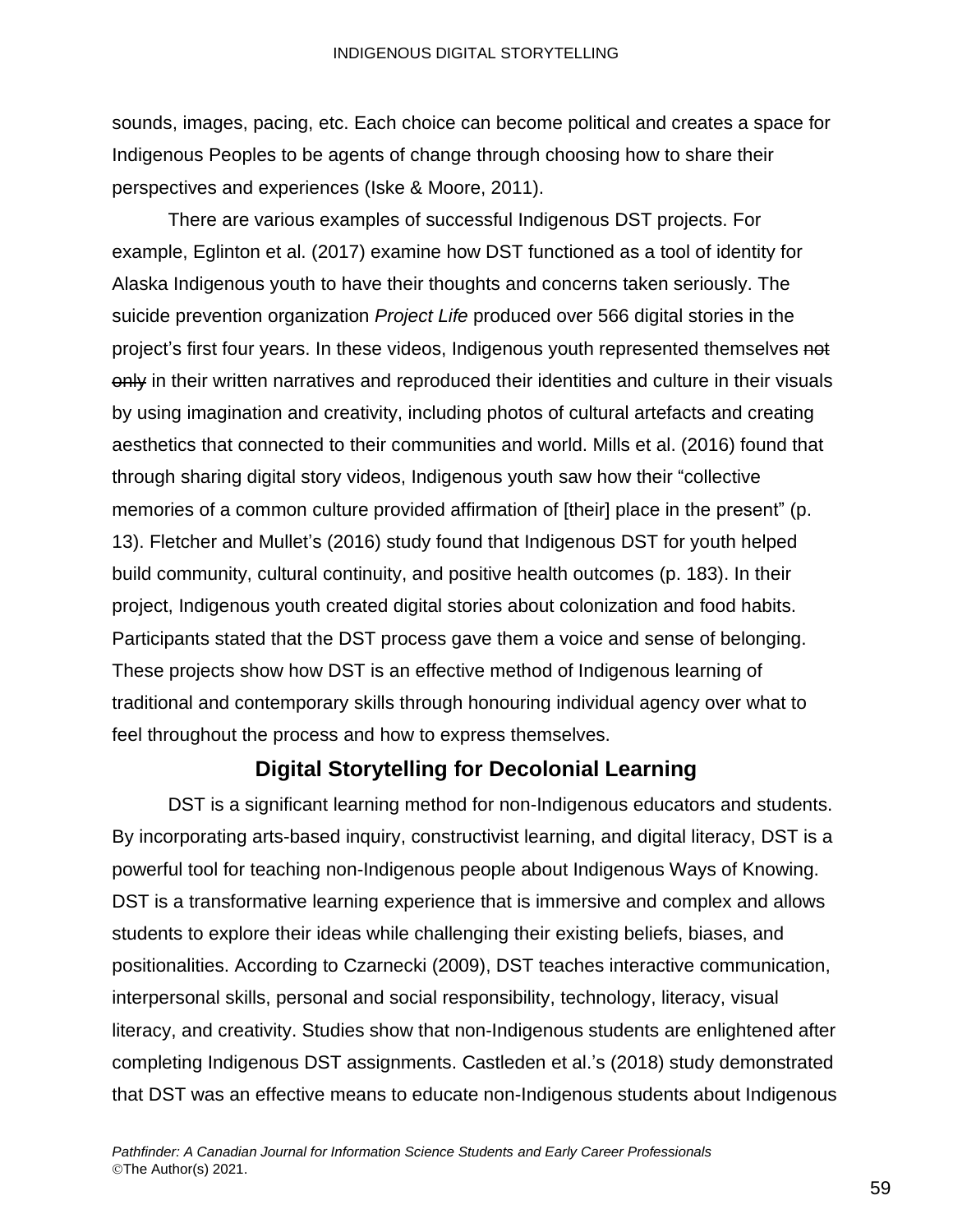topics. Their study consisted of Environmental Management students having "direct interaction with and learn[ing] from Indigenous peoples in Indigenous spaces" (p. 488). Students felt this was an engaging learning experience "with practical experience in the field, and not just an understanding that can be acquired from textbooks" (p. 492). Their DST projects contributed to relationship building as the students left traditional learning environments and interviewed Indigenous Peoples to form their own understandings and personal connections with Indigenous topics. Castleden et al. show how teaching Indigenous topics through textbooks or lectures is insufficient, instead, "direct engagement with Indigenous peoples" (p. 488) is required for understanding Indigenous perspectives. DST is an effective way to directly engage with Indigenous Peoples.

#### **For Non-Indigenous Educators**

Bissell and Korteweg (2016) explain that Indigenous DST is an opportunity for educators to learn about their Indigenous students without speaking for or on behalf of them. This presents a chance for libraries to offer Indigenous programming that does not 'other 'Indigenous Peoples. Teaching DST through an Indigenous lens offers a unique learning experience for everyone. Hildebrandt et al.'s (2016) study documents a primarily non-Indigenous third grade class creating digital stories to learn about Indigenous Peoples. Accompanied with a guest storytelling from Nehiyaw storyteller, Joseph Naytowhow, this Indigenous DST assignment provided a complex medium for students to learn about traditional Indigenous Storytelling and practice it to express their new knowledge. Similarly, Sunderland et al. (2020) found that social work students were transformed by a DST project. Students noted how the process caused discomfort when "realizing the lack of visibility and valuing" of Indigenous Peoples and cultures for the first time, but they recognized this as valuable to understanding and building better relationships (p. 495). Each iteration of an Indigenous DST project or program is an opportunity for educators and librarians to reflect on how Indigenous education can be improved by the hands-on, personal experience of creating and listening to digital stories.

#### **Libraries and Digital Storytelling Capacity**

Storytelling is a traditional aspect of library programming and despite its lengthy process, DST is a worthwhile endeavor. Taking storytelling seriously "builds necessary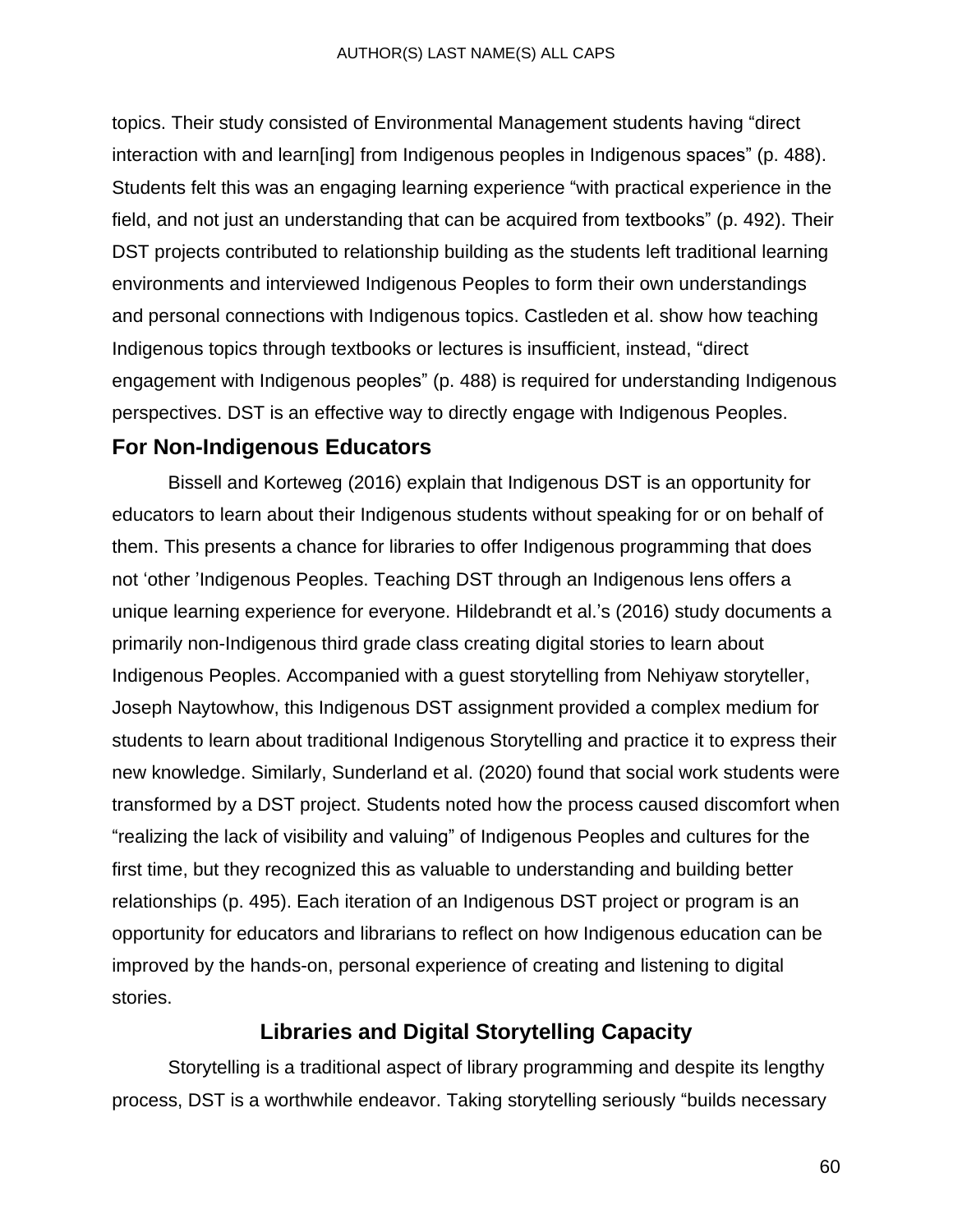#### INDIGENOUS DIGITAL STORYTELLING

ties between community and academia to engender a space for broader, nonoppressive education models" (Christensen et al., 2018, p. xi). Multimodal forms of learning are important for developing 21st Century skills and show library users that there are different forms of knowledge creation, such as Indigenous Ways of Knowing. Libraries can help patrons develop the digital literacy skills to use multimedia in their videos, e.g., scanning photos, filming original footage, downloading copyright-free images from online, or other makerspace-based experimentation. Further, Bissell and Korteweg's (2016) study found that digital technology is responsive and flexible enough for representing one's self through DST. Incorporating technology into library storytelling is a great option for programming that aims to engage emotions and personal, introspective learning.

For educators who feel they do not have the knowledge and experience to teach Indigenous Ways of Knowing or Storytelling, DST education helps them "reframe their relationship with Indigenous peoples and cultures in a more relational manner by emphasizing a shared narrative of humanity and braided history" (Bissell & Korteweg, 2016, pp. 4-5), as opposed to teaching Indigenous Peoples about their own culture. Indigenous DST programs also help balance existing library programming. As Christensen et al. (2018) state "Indigenous stories cannot simply serve as objects or symbols…they must serve as a form for new relationships and for ethical and just recognition" (p. 178). In this view, it is not enough to create programming around reading Indigenous texts. Programing should actively involve and embody Indigenous concepts. Indigenous DST programming helps frame new library goals, such as to teach Indigenous Storytelling in creatively engaging and challenging ways or to show how technology can intersect with traditional forms of Indigenous knowledge.

#### **Digital Literacy**

The technology involved in DST is not as intimidating as it seems. Hildebrandt et al.'s (2016) study shows that children as young as eight years old can use technology like iPads to create videos with their own voice and images. One of Fletcher and Mullet's (2016) DST project's aims was to "de-mystify the university" (p. 185). In the same vein, DST programming can serve to 'de-mystify 'libraries and create a welcoming space where patrons can play with equipment. DST learning creates an "environment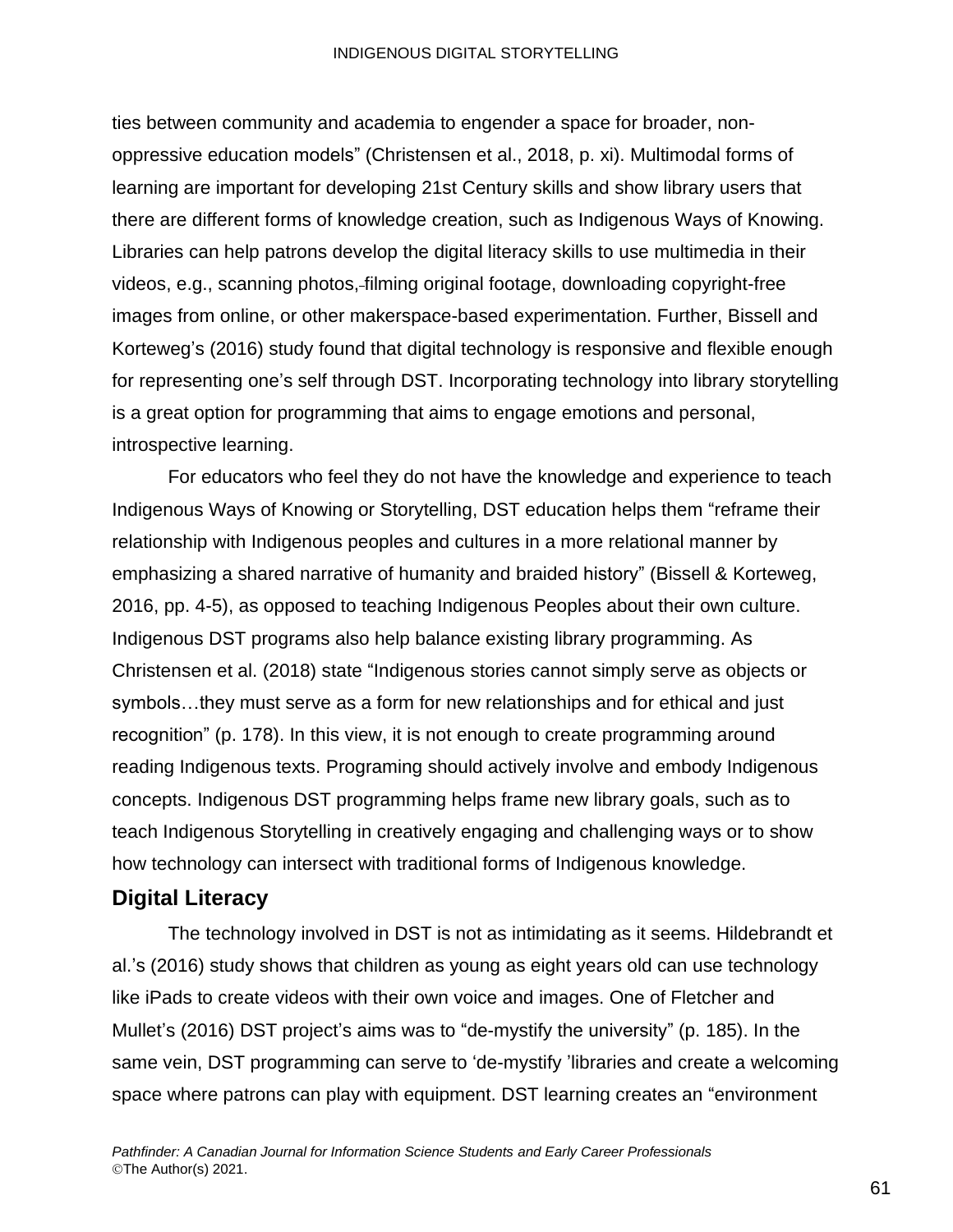for sense-making and knowledge construction through the development of multimediaenriched narratives" (Hildebrandt et al., 2016, p. 20). Helping people understand and critique the daily images they see is an invaluable skill that naturally fits into makerspace learning goals.

Like all forms of storytelling, DST teaches crucial literacy skills, including how to be a good listener. Eglinton et al. (2017) describe the multiplicity of voices being heard through DST as "a democratic space that connected youth and their communities…where youth voices and concerns could be taken seriously in those conversations impacting their lives" (p. 17). In the *Center for Digital Storytelling* model, participants usually share their videos to all other participants at the end of the program. In DST programming, patrons should be encouraged to listen and engage with stories. Alongside creating stories, participants should learn to listen with compassion and take others 'personal narratives seriously. This helps libraries meet the goals of incorporating and privileging Indigenous Ways of Knowing and Storytelling more fully.

#### **Makerspace Philosophies**

When including Indigenous DST in library makerspaces, it is important to consider how the makerspace philosophy connects to the ideas of Storytelling and Ways of Knowing. Wardrip et al. (2017) provide a suggested framework for how to best support learning in makerspaces that encapsulates the makerspace philosophy. This framework recommends that libraries think about how their makerspace aligns with the larger goals of the library, such as 21<sup>st</sup> century skills, building resilience, and providing "positive, social and creative atmosphere[s]" (p. 13). Wardrip et al. state that "people matter most" (p. 6). In makerspaces, patrons should feel empowered to lead their own learning experiences.

Adding Indigenous DST to makerspace programming is one approach meeting makerspace goals such as building collaboration, fostering creative expression or knowledge sharing. As makerspaces are self-driven learning spaces, DST helps people build upon their strengths and learn new ones through collaboration. Understanding Indigenous practices such as storytelling makes patrons better *makers.* By having a richer understanding of the history of storytelling and how it impacts different people, making can become a meaningful activity. Winter and Boudreau (2018) reflect on how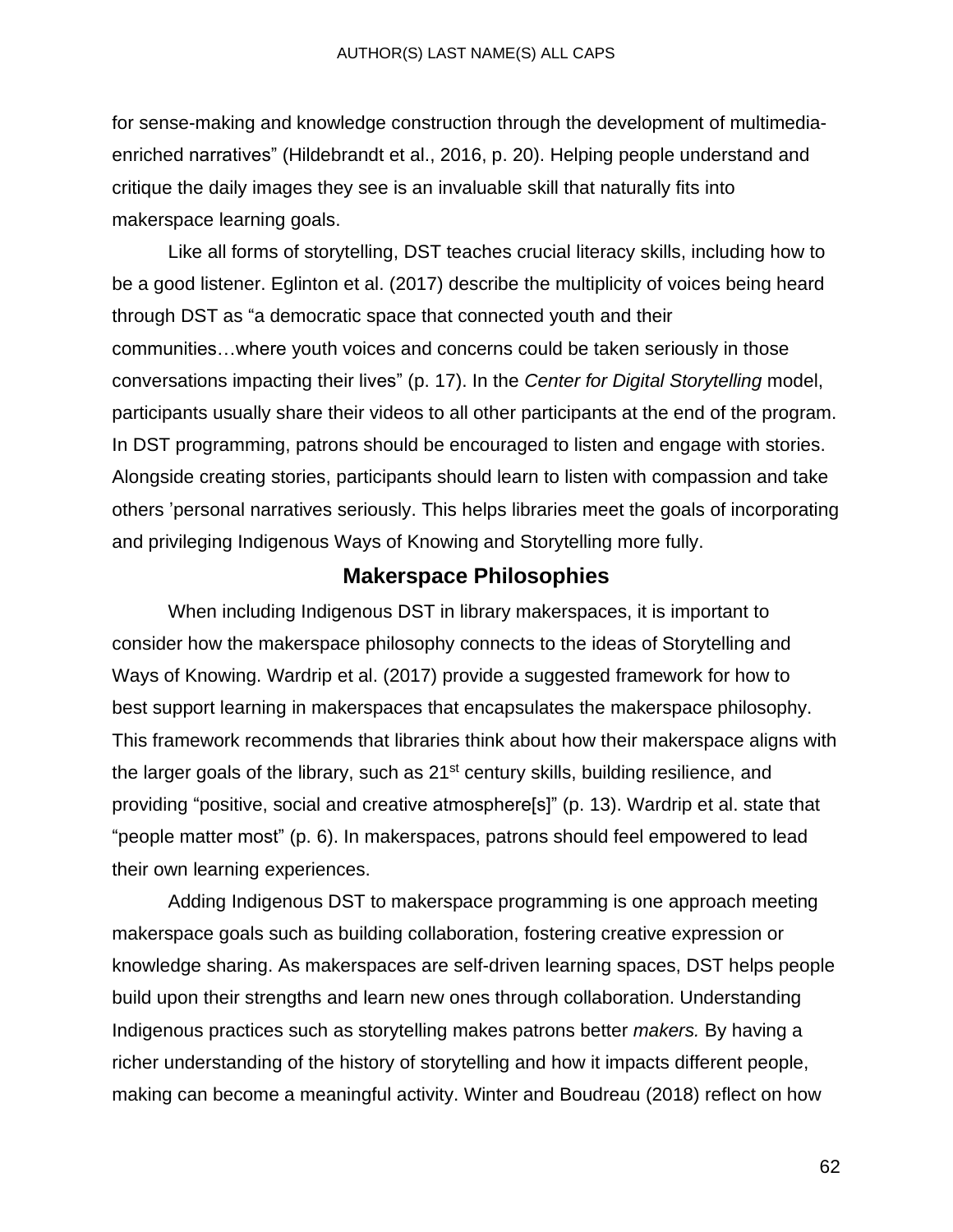makerspaces can help bridge the digital divide while also teaching Indigenous topics. Digital media is not new to Indigenous Peoples, but access to the technology is not equal and libraries are equipped with the physical resources needed for DST. Harnessing and sharing digital media resources helps Indigenous Peoples "sustain their Indigenous Worldviews" for future generations (Iske & Moore, 2011, p. 22). The makerspace philosophy can provide a gateway to incorporating Indigenous DST practices in libraries.

#### **Indigenous Approaches to Makerspace Learning**

It is possible to connect makerspace philosophies to Indigenous Ways of Knowing and Storytelling. Indigenous topics should be implemented in makerspaces more often as they can open "possibilities for Indigenous forms of learning and being that cultivate and enact Indigenous presences" (Barajas-Lopez & Bang, 2018, p. 7). Barajas-Lopez and Bang's study about a storytelling-based clay work makerspace program shows that giving patrons hands-on experiences teaches them about the multiplicity of how stories can be told (oral, through materials, relationally, etc.). While STEM programs are often framed neutrally and with western conceptions of success (e.g. messages about how STEM skills are necessary for the future workforce), making media is not apolitical nor neutral, and should not be framed as such (Tzou et al., 2019). Acknowledging that media creation is political and valuing these political perspectives as forms of knowledge, make the makerspace more accepting of different forms of knowledge creation and knowing. Tzou et al. (2019) provides a framework for a makerspace storytelling programming with decolonizing aims. They created the program, *TechTales,* to approach storytelling through STEM-Art design projects (mixed media dioramas). Tzou et al propose that STEM programs focused on storytelling and making helps "remediate historically powered paradigms between Indigenous and Western knowledge systems" (p. 307). Their participants created projects that taught lessons about nature and the Land and provide accurate representation of Indigenous knowledge. During this process, participants navigated between Indigenous knowledge, "Western science and engineering knowledge systems, and family-based knowledge systems" (p. 320). This example shows the value of makerspaces when they teach people to use technology for diverse, meaningful, and respectful purposes. People do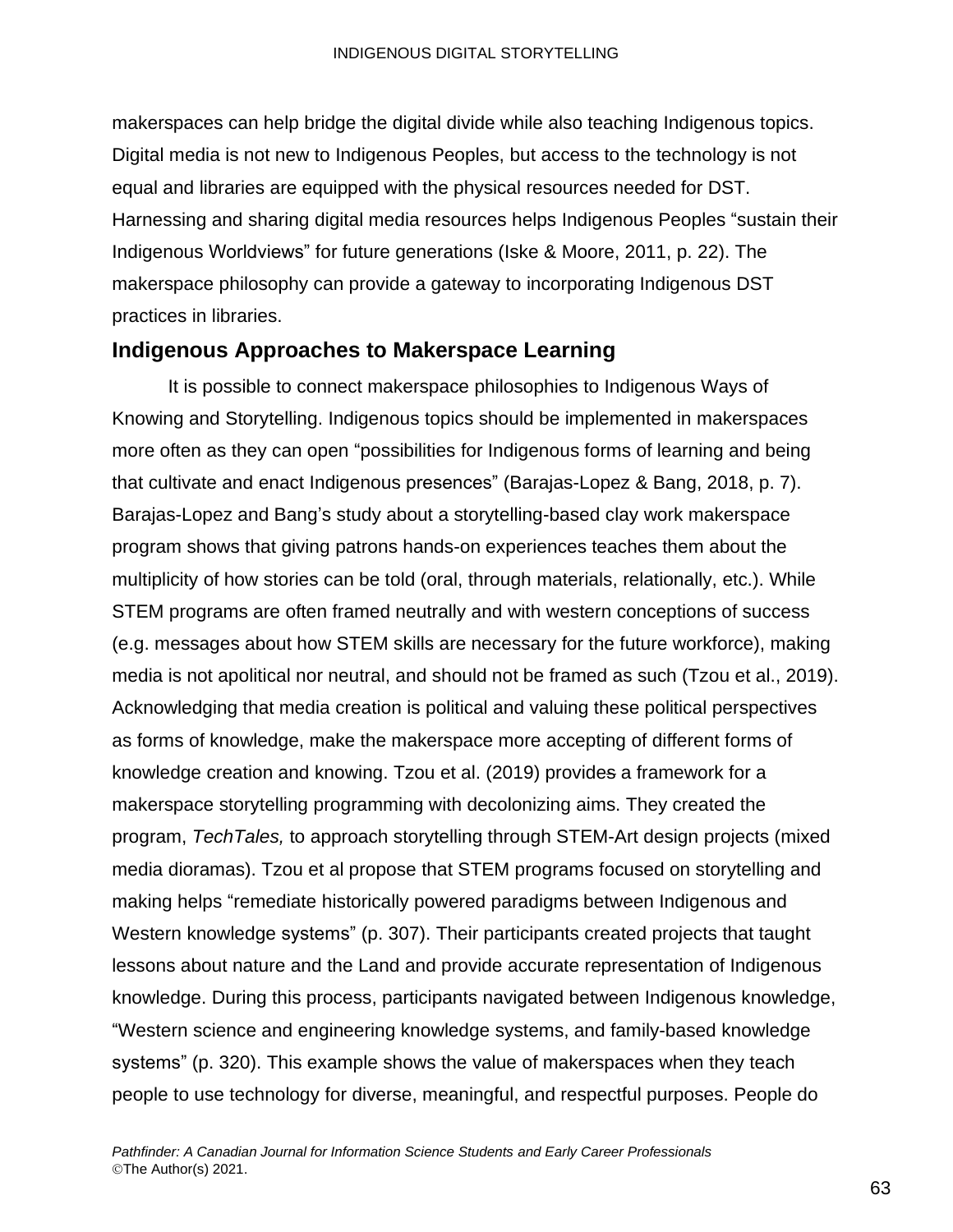not have to keep their personal, familial, or spiritual beliefs out of their technology practices. Similarly, Vossoughi et al. (2016) argue that it is important to move beyond the "narrow focus on STEM by foregrounding the multidisciplinary development of ideas as interwoven with the development of social relations" (p. 226). Focusing on the values inherent in Indigenous DST, including centering the social, political, and personal in the making experience helps expand the definition of what makerspaces are for.

The value of community is emphasized in makerspaces and Indigenous DST. Iseke and Moore (2011) point to the importance of keeping DST within the community. In one of their projects, students interviewed Indigenous community members to create videos about forests in their region of Nova Scotia. They found that the DST process "reflected the shared experience of the community members and centered the community as the site of power" (p. 26). Makerspaces provide a space for a community to come together and make things together and Indigenous DST provides a way for people to share their stories with their community.

#### **Considerations**

Creating a digital story is often an emotion, personal, and transformative experience, which makes people vulnerable throughout the process. Castleden et al. (2018) reminds us that "creating safe and supportive spaces is integral to transformative learning" (p. 494). Strong bonds can be created through shared experiences of DST projects and these relationships should be nurtured. Castleden et al. (2018) points to how their DST workshop helped students form new interpersonal relationships with each other and with the Indigenous Peoples they visited for their stories. Makerspaces implementing Indigenous DST programs must make the space safe for all users. Trust is key when individuals choose to give an organization, such as a library, the opportunity to help create and share their story. Videos are meant to be watched, but letting others view your story can be scary. If a librarian is building webpages to share these works, choosing what format to use or what goes online and for how long can be daunting (Iske & Moore, 2011). Couldry (2008) states how fear of being watched by a limitless audience may limit the stories people choose to share. It is important for educators to create safe spaces and have clear understandings on where these stories may end up.

64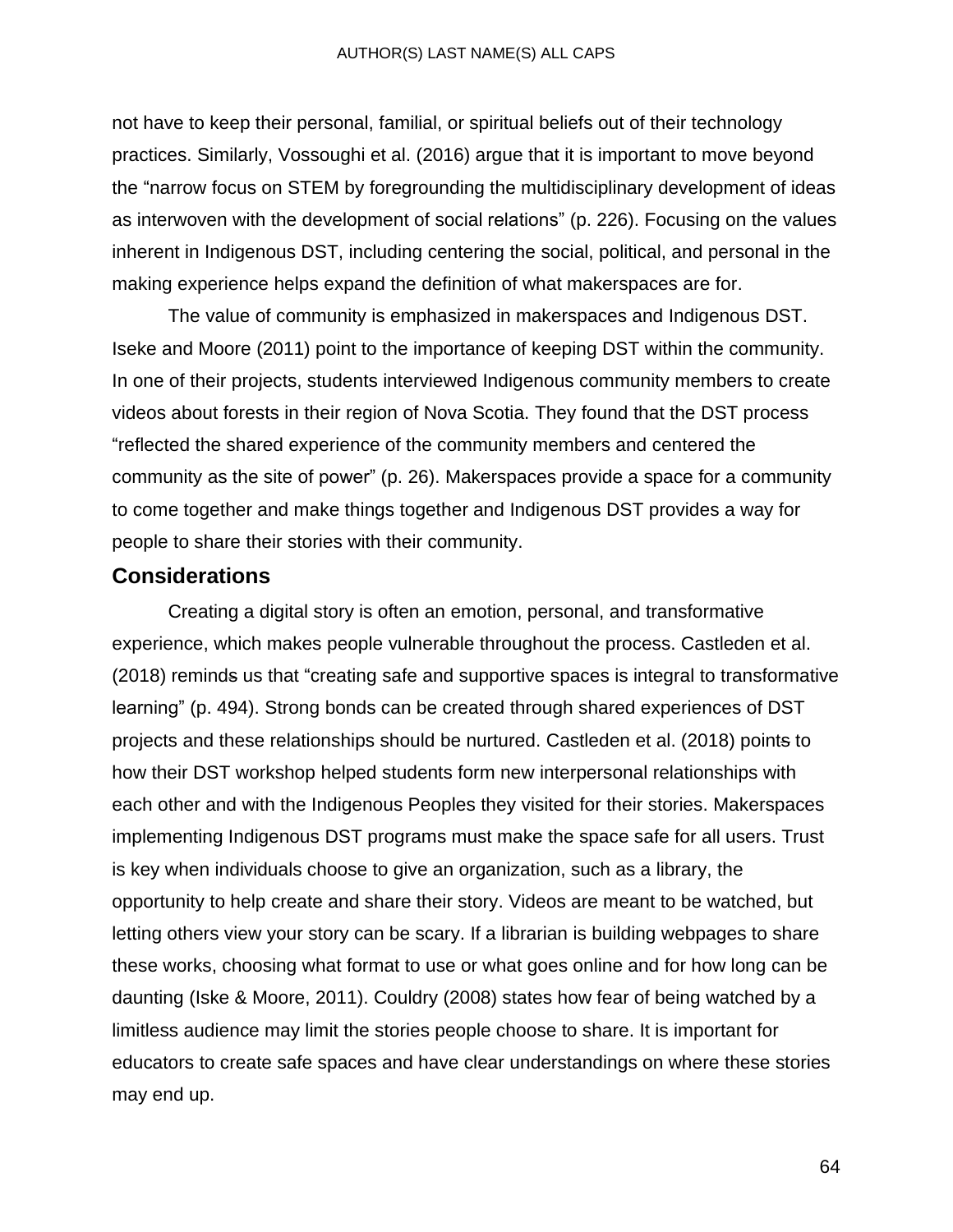Issues related to privacy and Indigenous data sovereignty arise in relation to what stories can or cannot be shared online. Libraries should consult with local Indigenous community members before implementing Indigenous programming. Walter and Suina (2019) state how Indigenous Peoples have "collective rights to data" about themselves (p. 236). Libraries need to ensure that people always have the choice to share as some personal stories may handle sensitive content. Furthermore, Winter and Boudreau (2018) point out how makerspaces 'Western conceptions of copyright do not fit models of Indigenous Knowledges. Instead of teaching Western perspectives about copyright, libraries should "focus on facilitating Indigenous control over project designs to foster technological self-determination and sovereignty" (p. 46). Every community is different—libraries must be aware of what local Indigenous communities want from DST and follow protocols.

#### **Conclusion**

Using literature review methods, this paper discovered that Indigenous Storytelling and DST share many qualities, including multimodality and focus on the human voice. Indigenous DST can be viewed as an extension to the tradition of Indigenous Storytelling. Research revealed that Indigenous DST has positive transformative powers for storytellers and viewers. This paper found that makerspaces are the most valuable when they can teach people the boundless potential that technology has, including going beyond Western ideas of success, ownership, and STEM. Library technology can be used for educating a community together or for one's own understanding and exploration of self.

This paper demonstrates why Indigenous DST is an important project for libraries to implement. DST brings in important concepts such as self-representation and multimodal skills. It benefits all library patrons, while displaying the value of library makerspaces for expressing oneself and accessing resources, technology, and expertise. When makerspaces are used as collaborative spaces, Indigenous DST can function as a platform for relationship building and knowledge sharing. Indigenous DST is an intersection of many important concepts and values, including the value of lived experiences, the political capacity built through telling your truth, media theory, and digital literacy. There is still research to be done on what Indigenous DST in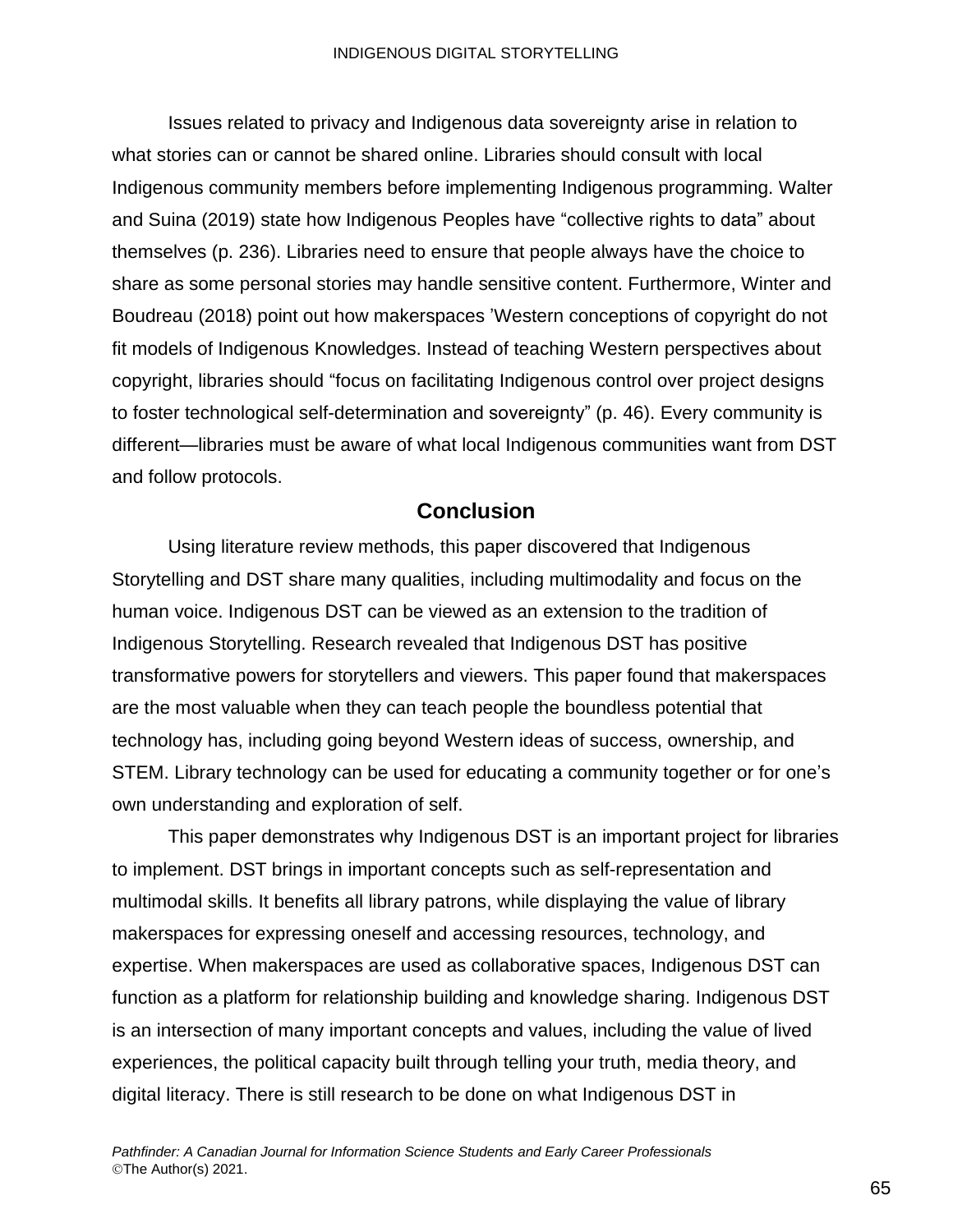makerspaces looks like in practice and what additional problems may arise. More practical concerns related to implementing Indigenous DST, such as staffing, funding, and timelines can also be addressed in future work on this topic. This literature review demonstrates how Indigenous DST is an ideal method to teach Indigenous Storytelling and Ways of Knowing while conveying the values of relations, understanding, and emotions.

# **Conflict of Interest Statement**

None declared.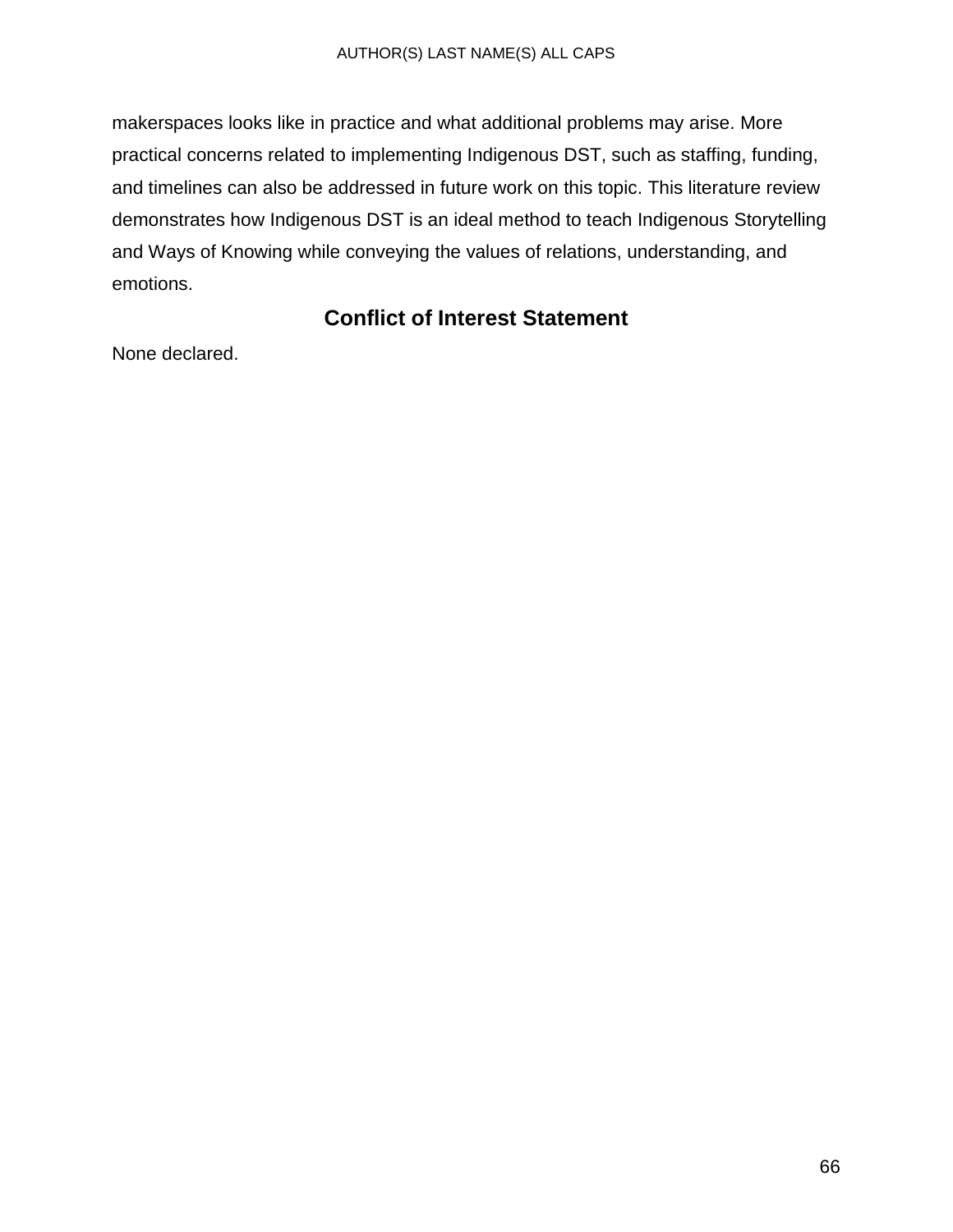#### **References**

- Alexander, B. (2017). *The new digital storytelling: Creating narratives with new media (Revised and updated edition*). Praeger. <https://ebookcentral.proquest.com/>
- Archibald, J. (2012). An Indigenous story work methodology. *Handbook of the Arts in Qualitative Research: Perspectives, Methodologies, Examples, and Issues*, pp. 371–385. <https://doi.org/10.4135/9781452226545>
- Barajas-López, F., & Bang, M. (2018). Indigenous Making and Sharing: Claywork in an Indigenous STEAM Program. *Equity and Excellence in Education, 51*(1), 7–20. <https://doi.org/10.1080/10665684.2018.1437847>
- Bissell, A., & Korteweg, L. (2016). Digital narratives as a means of shifting settlerteacher horizons toward reconciliation. *Canadian Journal of Education, 39*(3), 1– 25. <https://www.jstor.org/>
- Castleden, H., Daley, K., Morgan, V. S., & Sylvestre, P. (2018). Settlers unsettled: Using field schools and digital stories to transform geographies of ignorance about Indigenous Peoples in Canada. *Out There Learning: Critical Reflections on Off-Campus Study Programs, 37*(4), 87–106. <https://doi.org/10.3138/9781487519469-012>
- Christensen, J., Cox, C., & Szabo-Jones, L. (2018). *Activating the heart: Storytelling, knowledge sharing, and relationship.* Wilfrid Laurier University Press. <https://ebookcentral.proquest.com/>
- Couldry, N. (2008). Mediatization or mediation? Alternative understandings of the emergent space of digital storytelling. *New Media and Society, 10*(3), 373–391. <https://doi.org/10.1177/1461444808089414>
- Czarnecki, K. (2009). Digital storytelling in practice. *Library Technology Reports, 7.* <https://doi.org/10.5860/ltr.45n7>
- Eglinton, K., Gubrium, A., & Wexler, L. (2017). Digital storytelling as arts-inspired inquiry for engaging, understanding, and supporting Indigenous youth. *International \ Journal of Education & the Arts, 18*(5), 1–29. <http://www.ijea.org/>
- Emberley, J. V. (2014*). The testimonial uncanny: Indigenous storytelling, knowledge, and reparative practices.* SUNY Press. <https://ebookcentral.proquest.com/>
- Fletcher, S., & Mullett, J. (2016). Digital stories as a tool for health promotion and youth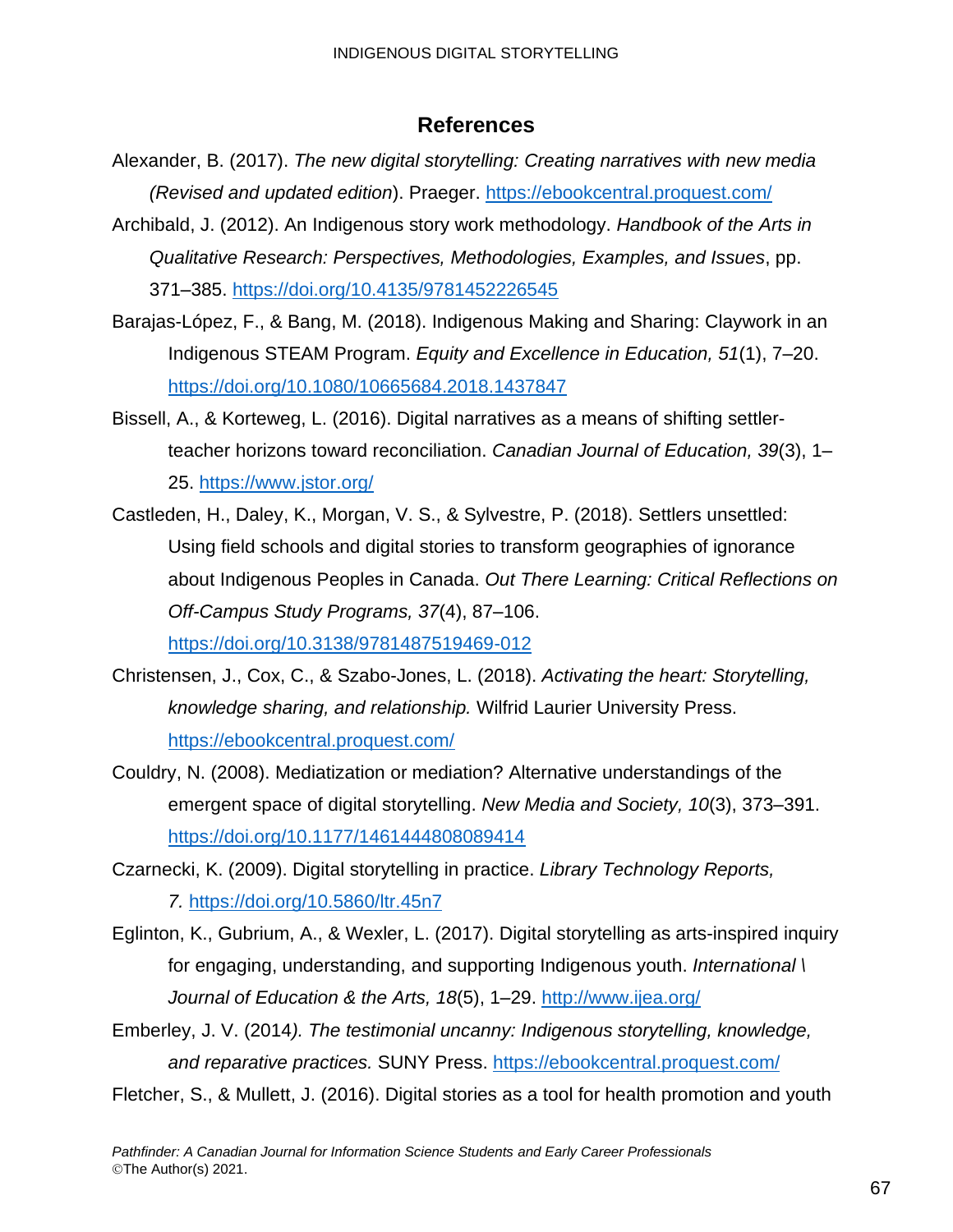engagement. *Canadian Journal of Public Health, 107*(2), 183–187. <https://doi.org/10.17269/CJPH.107.5266>

- Henzi, S. (2018). Narratives of Indigenous place(s), space(s), and citizenship(s). In N. Gombay, & M. Palomino-Schalscha (Eds.), *Indigenous places and colonial spaces: The politics of intertwined relations (*pp. 71–87). Routledge. <https://doi.org/10.4324/9781315472539>
- Hildebrandt, K., Lewis, P., Kreuger, C., Naytowhow, J., Tupper, J., Couros, A., & Montgomery, K. (2016). Digital storytelling for historical understanding: Treaty education for reconciliation. *Journal of Social Science Education, 15*(1), 17–26. <https://doi.org/10.4119/UNIBI/jsse-v15-i1-1432>
- Hopkins, C. (2006). Making things our own: The Indigenous aesthetic in digital storytelling. *Leonardo, 39*(4), 341–344. <https://doi.org/10.1162/leon.2006.39.4.341>
- Iseke, J. M. (2011). Indigenous digital storytelling in video: Witnessing with Alma Desjarlais. *Equity and Excellence in Education, 44*(3), 311–329. <https://doi.org/10.1080/10665684.2011.591685>
- Iseke, J. M., & Moore, S. (2011). Community-based Indigenous digital storytelling with elders and youth. *American Indian Culture and Research Journal, 35*(4), 19–38. <https://doi.org/10.17953/aicr.35.4.4588445552858866>
- Mills, K. A., Davis-Warra, J., Sewell, M., & Anderson, M. (2016). Indigenous ways with literacies: Transgenerational, multimodal, placed, and collective. *Language and Education, 30*(1), 1–21. <https://doi.org/10.1080/09500782.2015.1069836>
- Raimist, R. (2019). Press record: Our (digital) stories matter. *Liminalities: A Journal of Performance Studies, 15*(4), 4–7. <http://liminalities.net/15-4/pressrecord.pdf>
- Sunderland, N., Woods, G., & Dorsett, P. (2020). Making the invisible visible: Applying digital storytelling for immersive, transformative and anti-colonial learning*. British Journal of Social Work, 50*(2), 483–505. <https://doi.org/10.1093/bjsw/bcz161>
- Tzou, C., Meixi, Suárez, E., Bell, P., LaBonte, D., Starks, E., & Bang, M. (2019). Storywork in STEM-art: Making, materiality and robotics within everyday acts of Indigenous presence and resurgence. *Cognition and Instruction, 37*(3), 306–326. <https://doi.org/10.1080/07370008.2019.1624547>